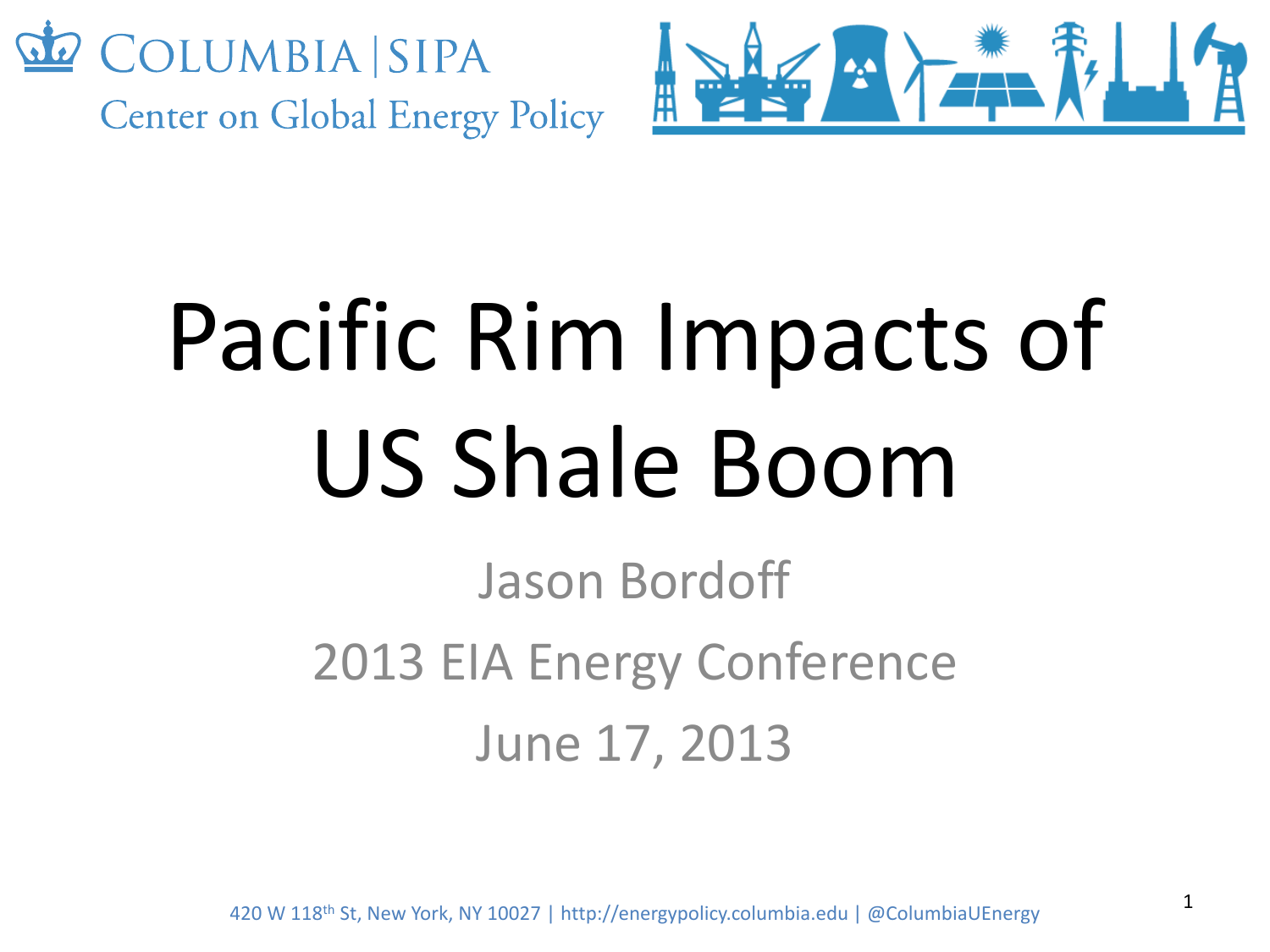



### Global Gas Demand Forecast

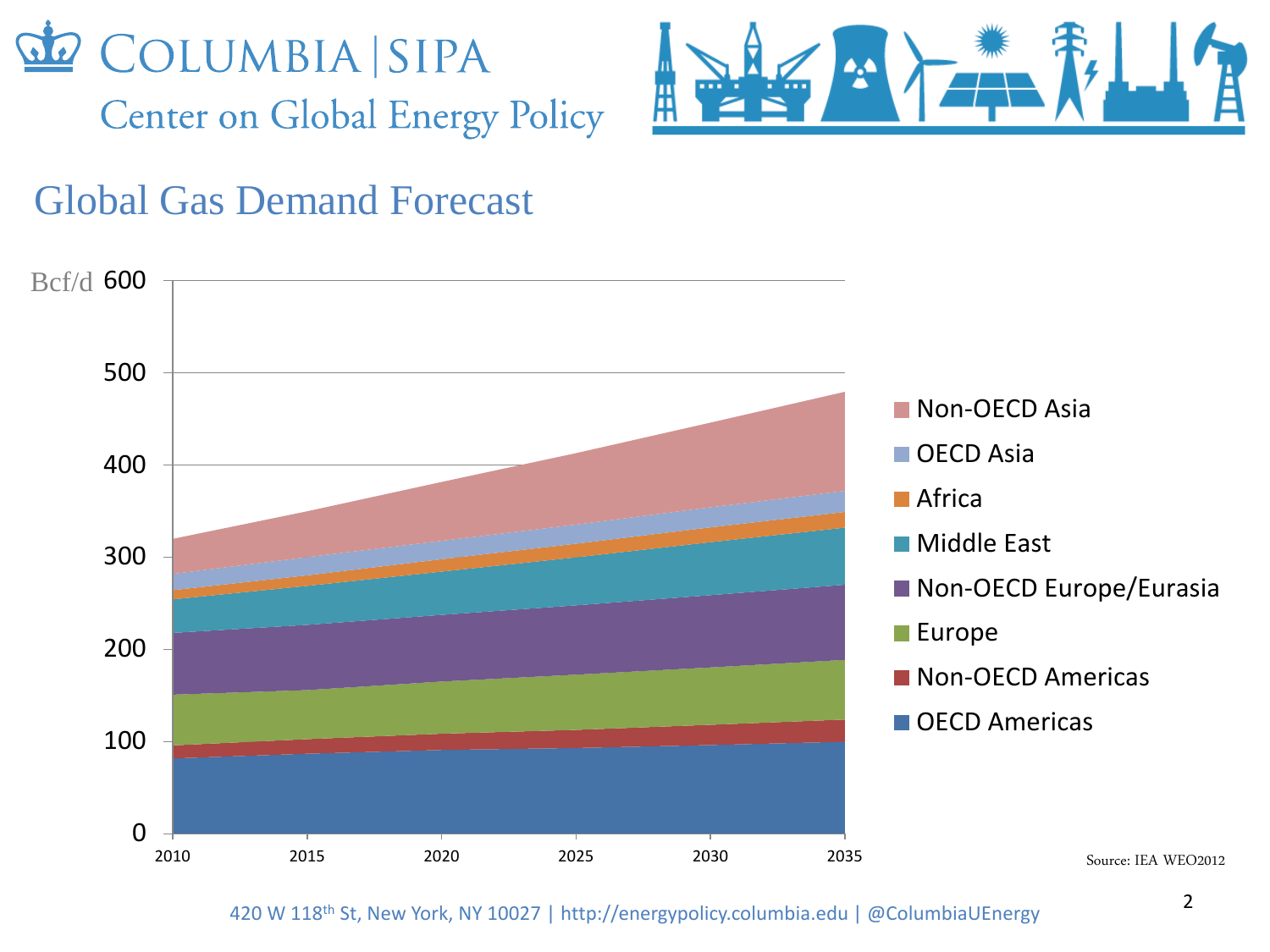



### Asia Pacific Pipeline vs. LNG Demand



Source: IEA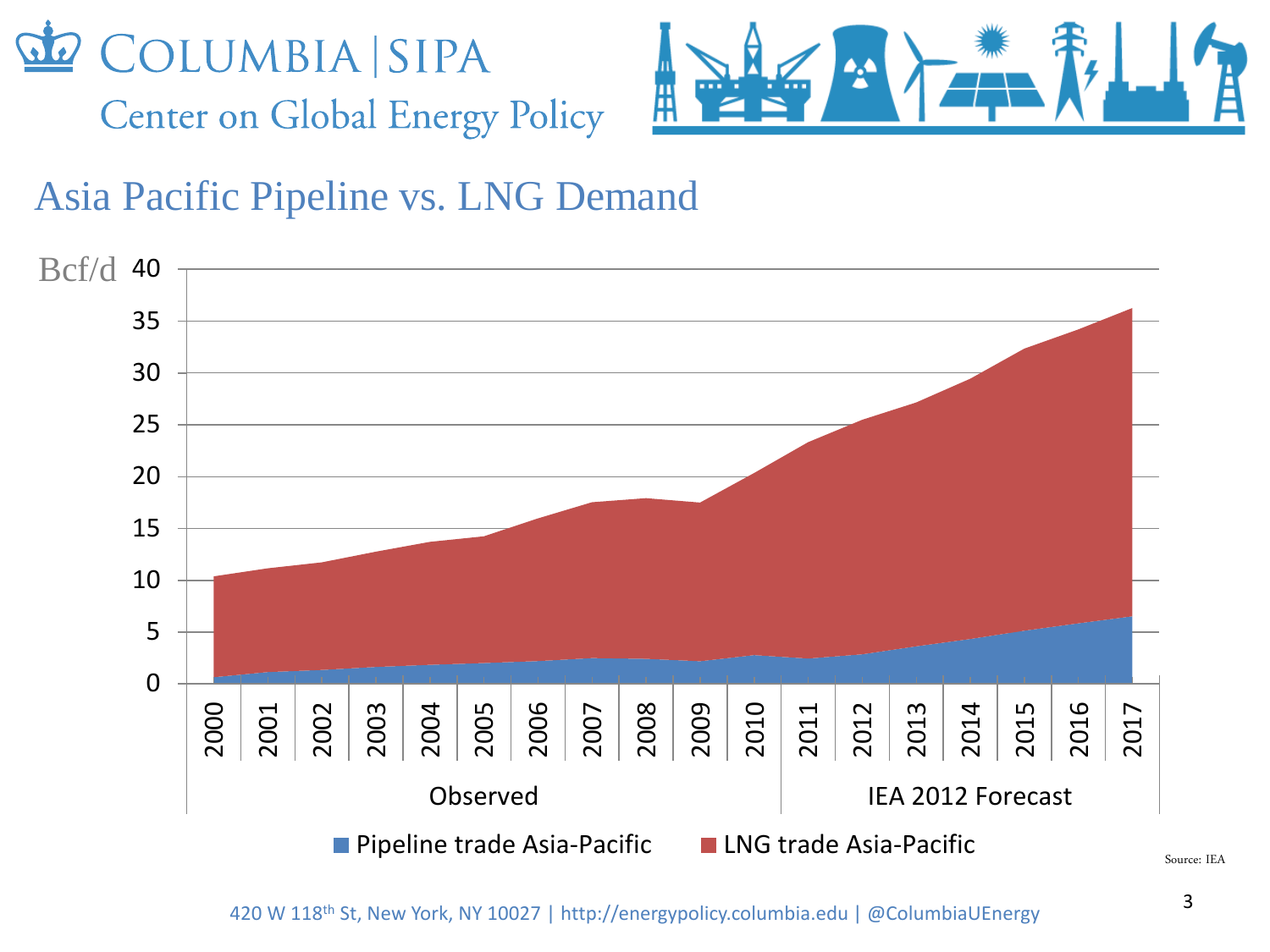



### Asia Country Level Forecast









Source: IEA WEO2012, EIA, Jim Jensen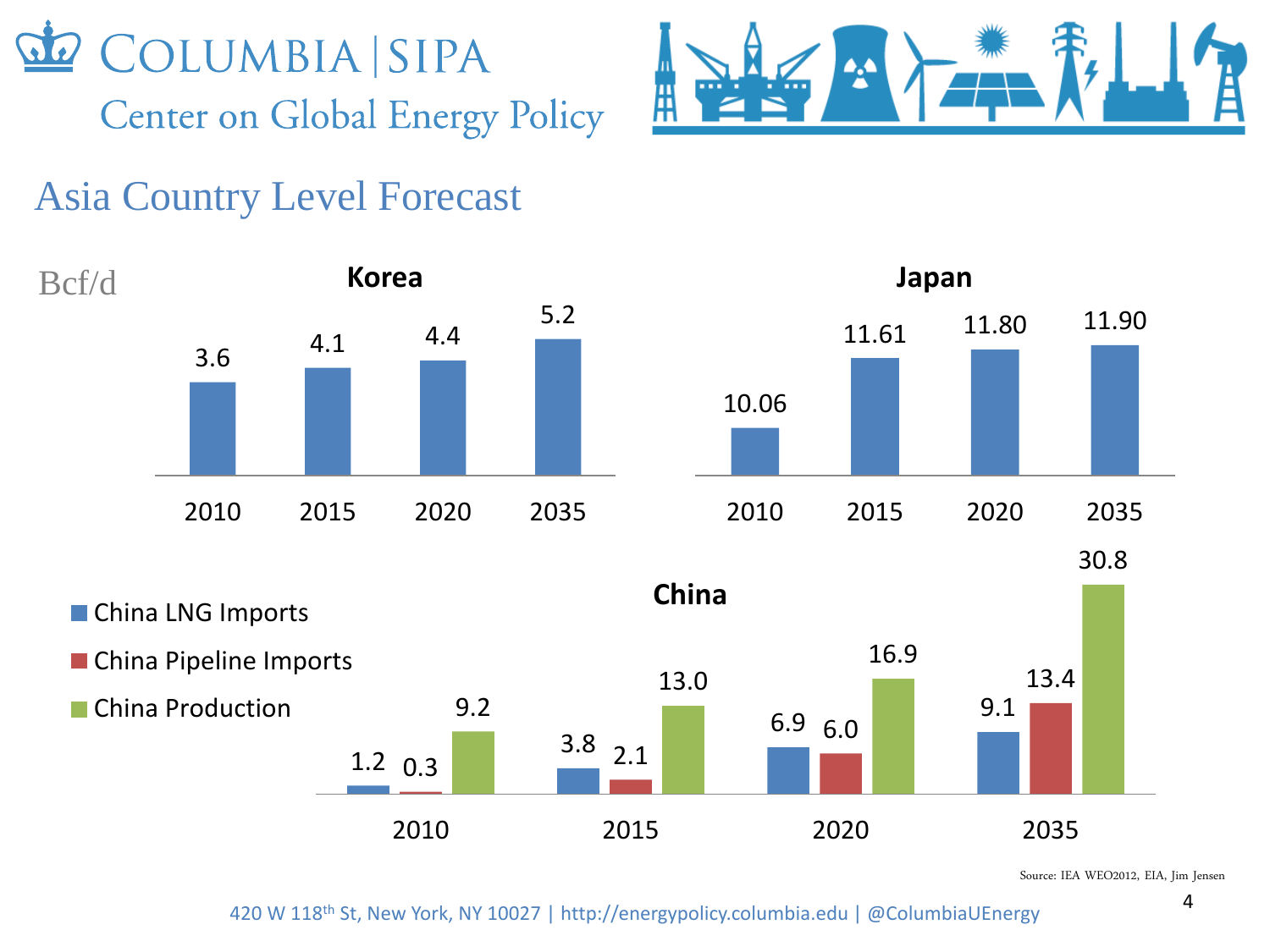



Billion kWh (left) and trillion BTU (right)



 $A, A$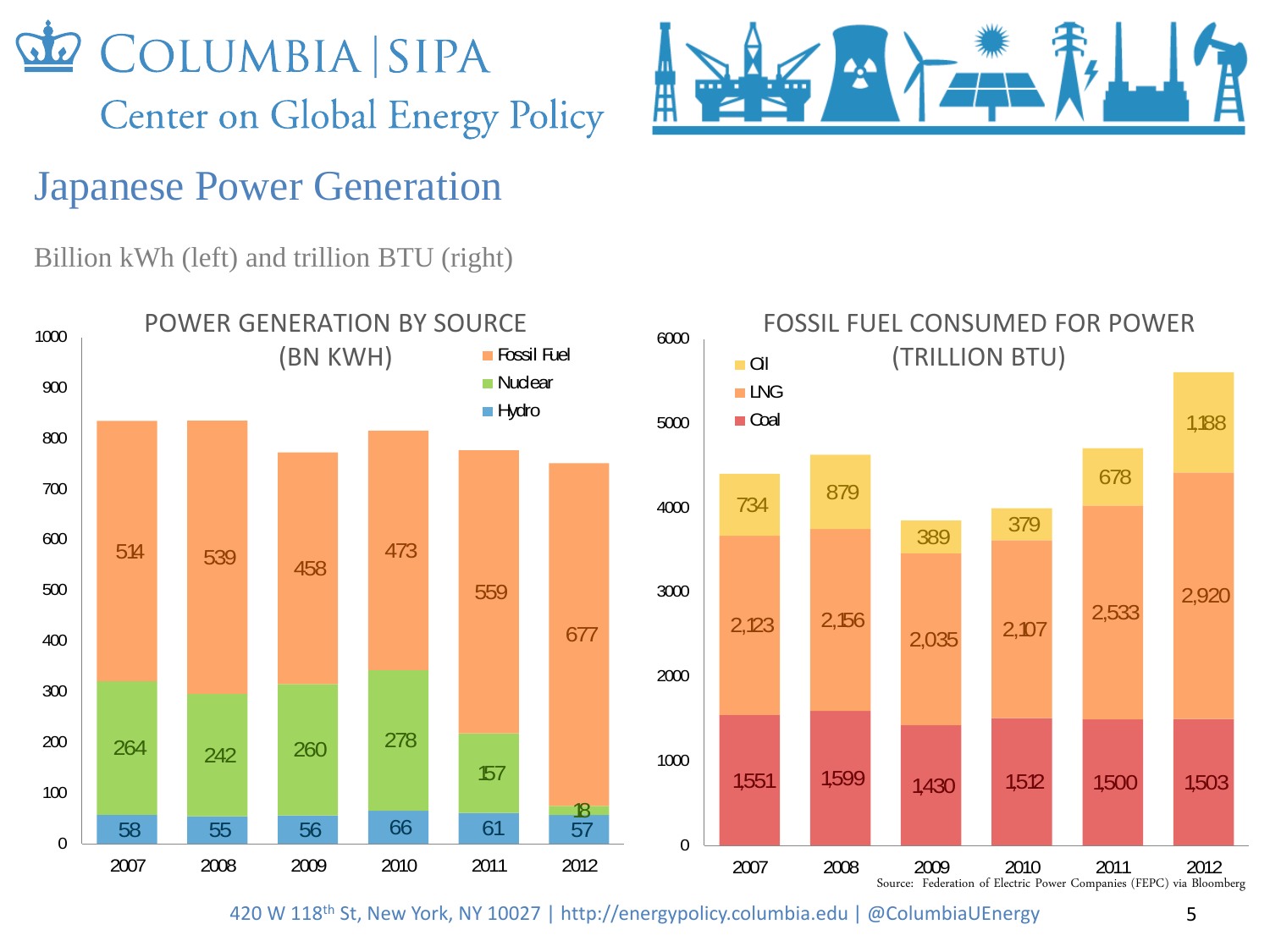



#### Chinese Power Generation by Type



Source: IEA's "New Policies Scenario" from the 2012 World Energy Outlook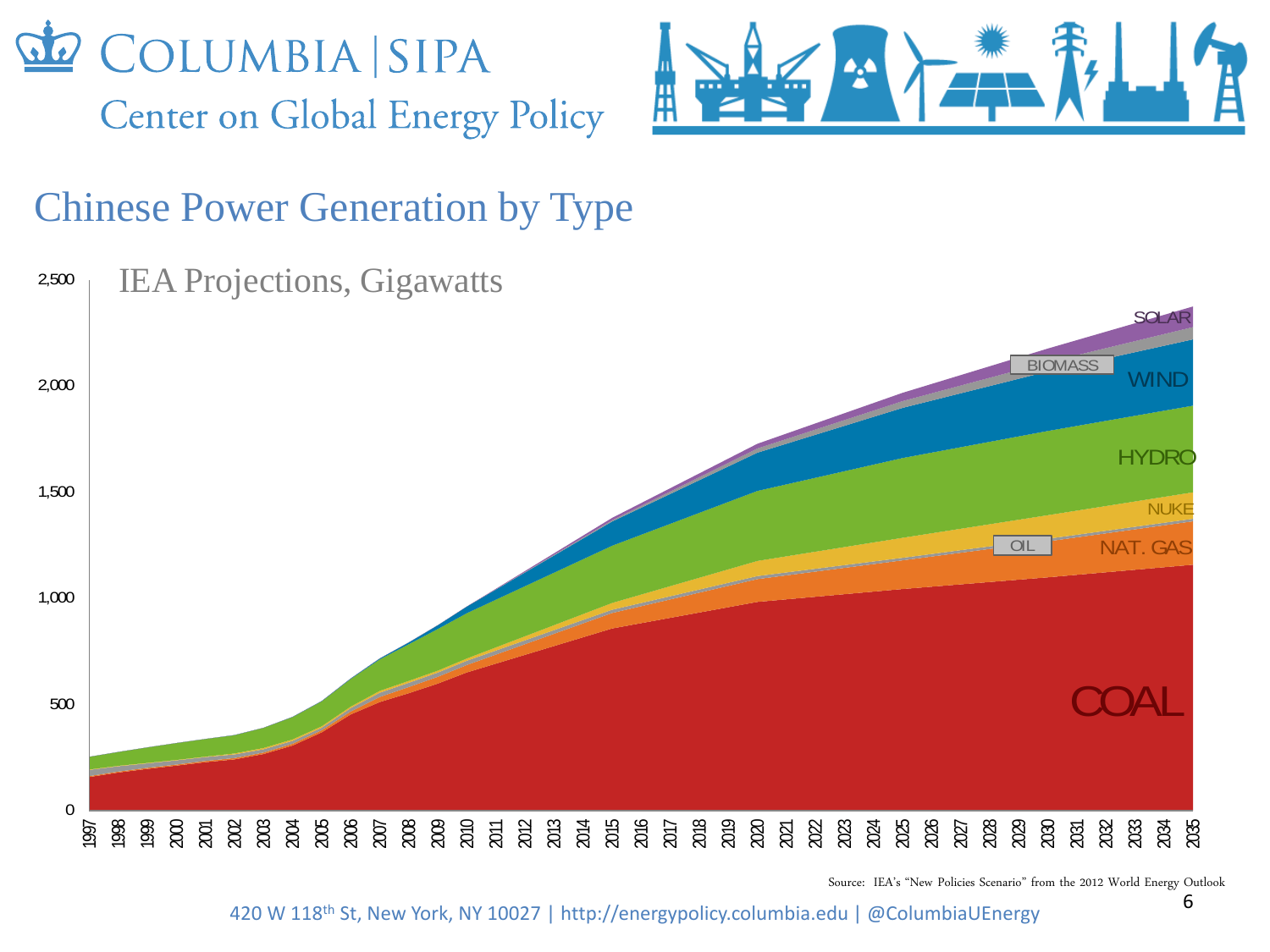



## China's Acrid Air

#### PM 2.5 microns per cubic meter



Source: WHO, Steven Q Andrews and RHG estimates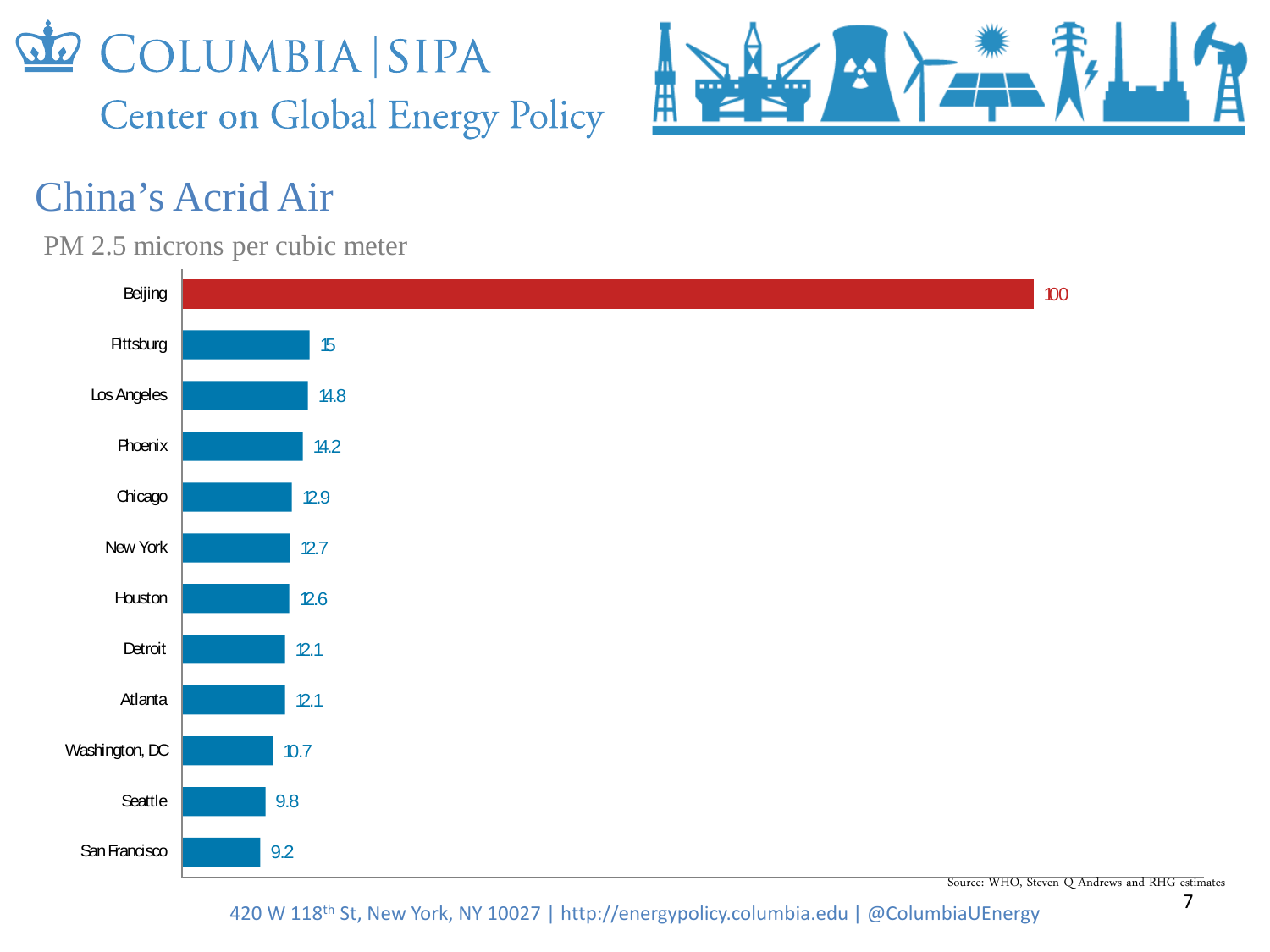



## Global Gas Supply Forecast

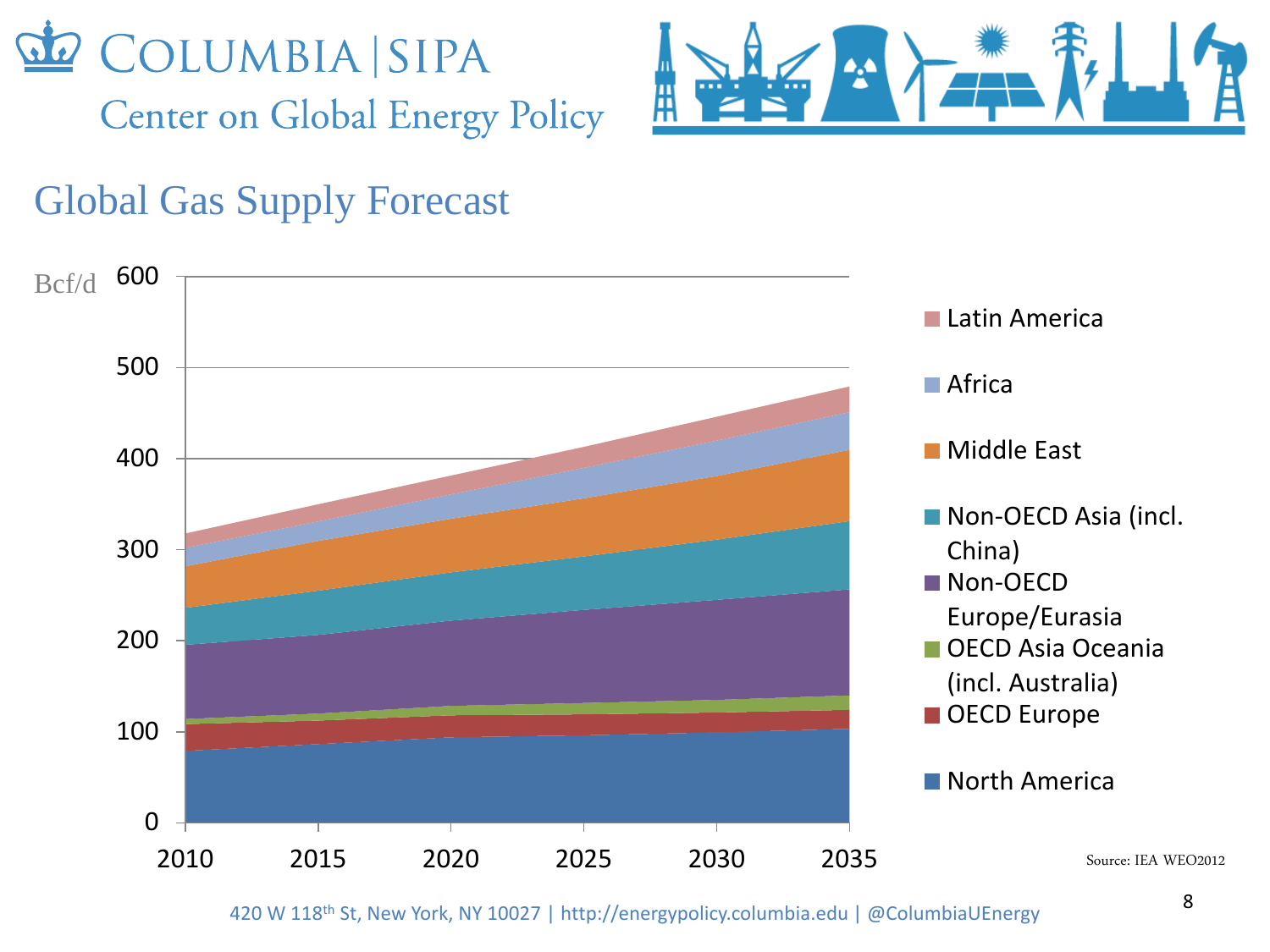



#### Top 10 countries with technically recoverable shale gas resources

| <b>Rank</b>    | <b>Country</b>      | <b>Shale Gas (tcf)</b> |
|----------------|---------------------|------------------------|
| $\mathbf{1}$   | China               | 1,115                  |
| $\overline{2}$ | Argentina           | 802                    |
| $\overline{3}$ | Algeria             | 707                    |
| $\overline{4}$ | $U.S.$ <sup>1</sup> | 665 (1,161)            |
| 5              | Canada              | 573                    |
| 6              | <b>Mexico</b>       | 545                    |
| 7              | Australia           | 437                    |
| 8              | <b>South Africa</b> | 390                    |
| 9              | <b>Russia</b>       | 285                    |
| 10             | <b>Brazil</b>       | 245                    |
|                | <b>World Total</b>  | 7299 (7,795)           |

<sup>1</sup> EIA estimates used for ranking order. Advanced Resources International estimates in parentheses

Source: EIA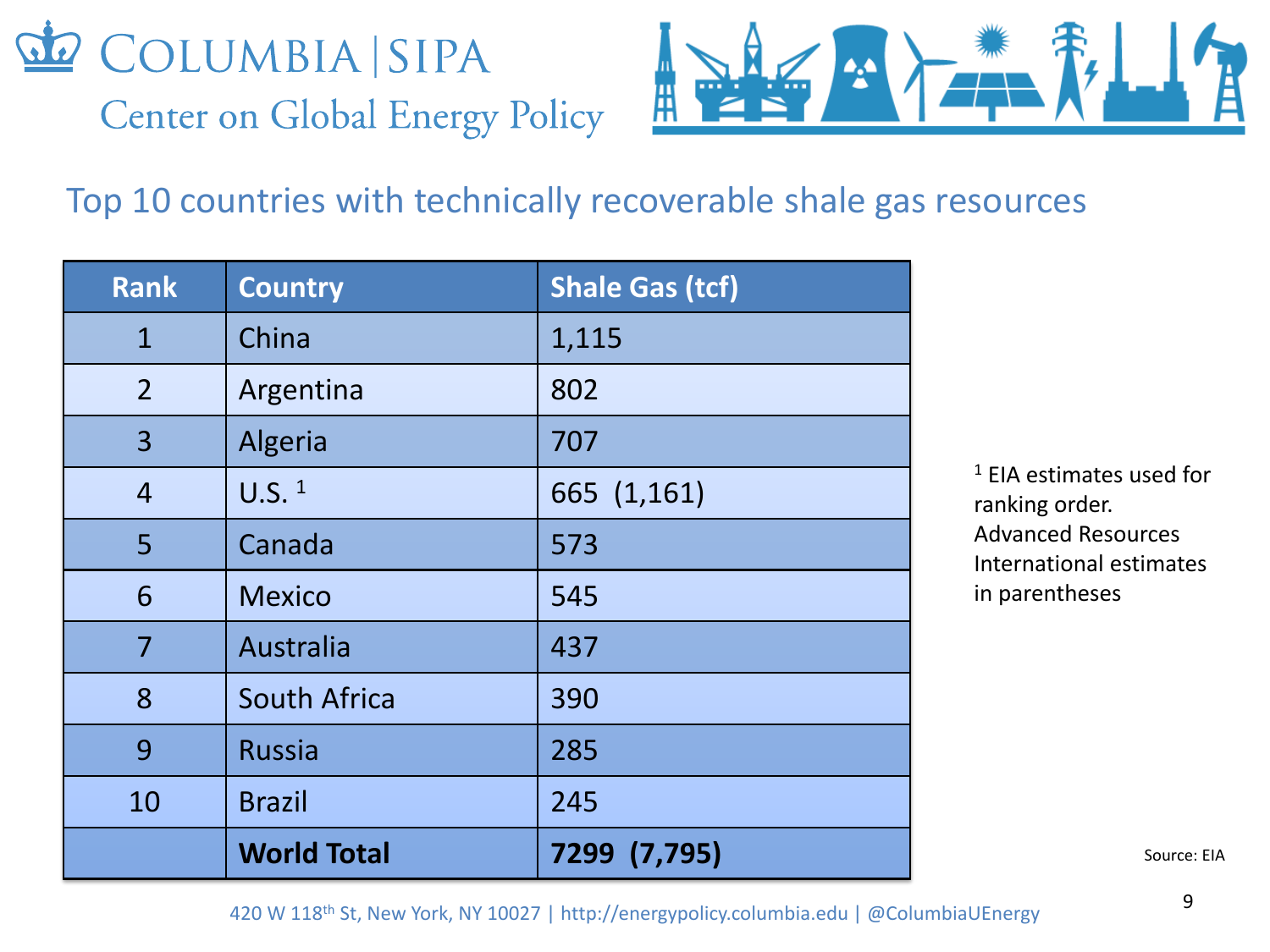



#### Global Gas Trade 2013-2017

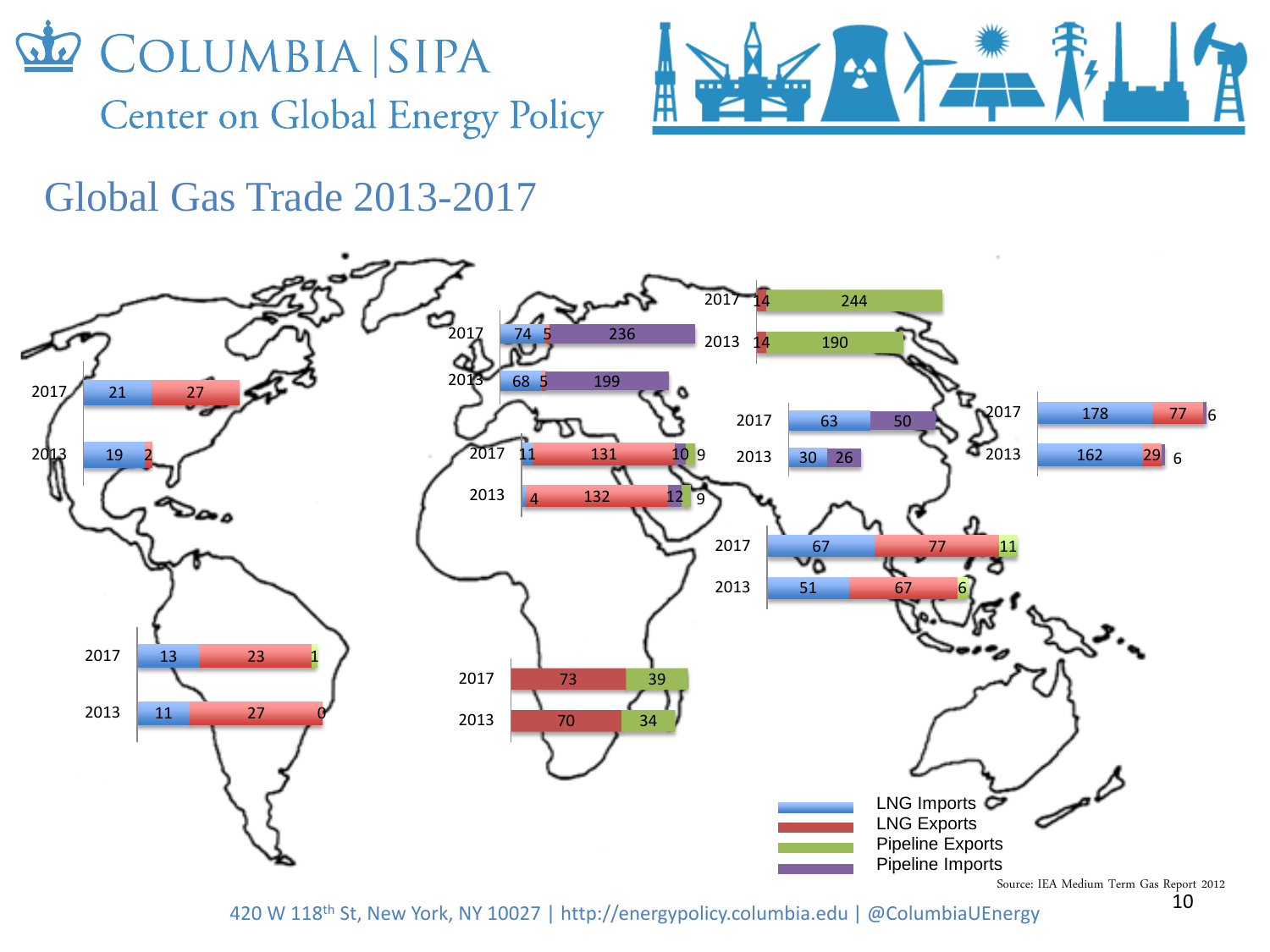

COLUMBIA SIPA

**Center on Global Energy Policy** 





Source: IEA Medium Term Gas Report 2012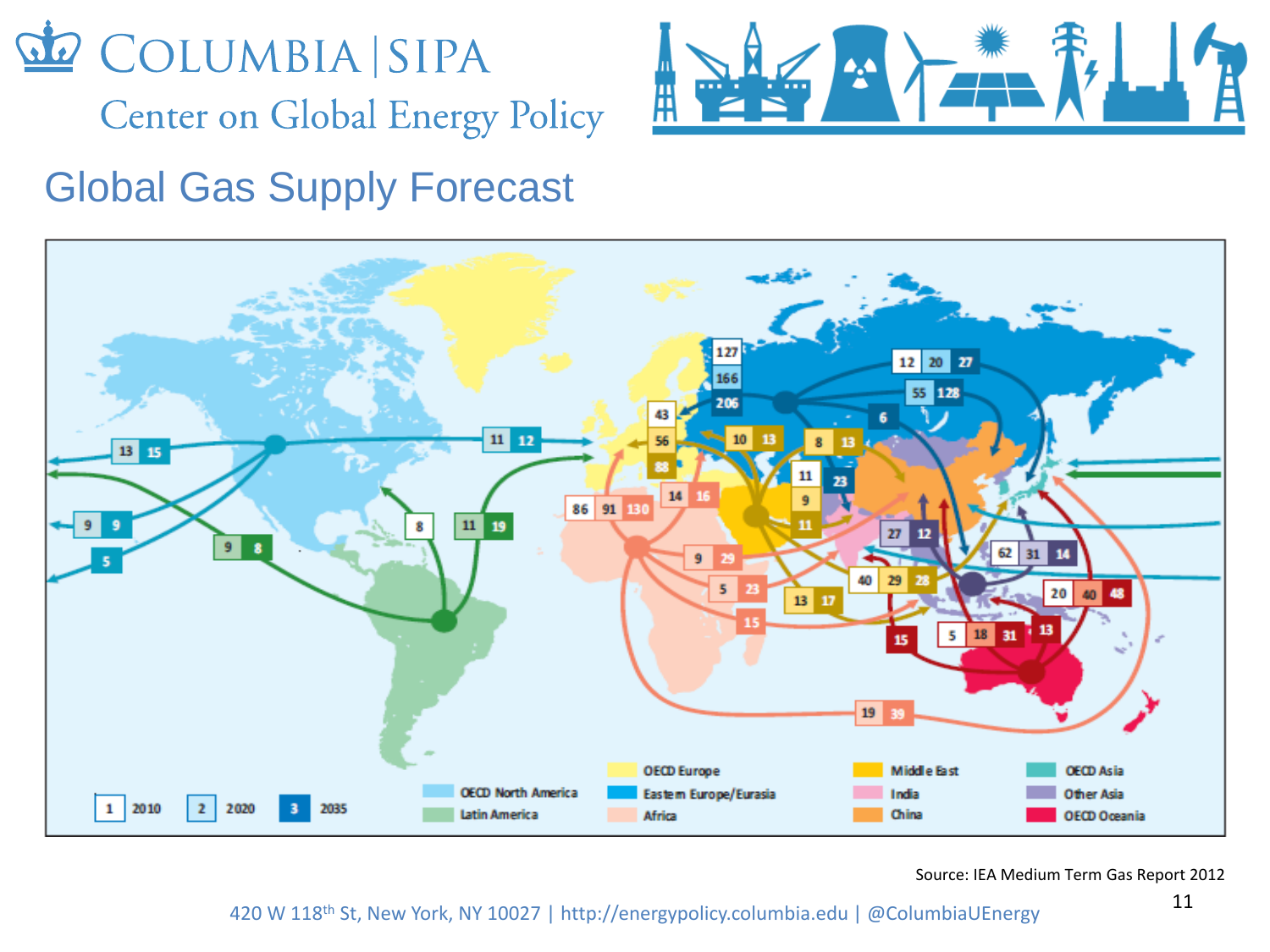



## Impact of US Shale Boom

#### Economic

- LNG Exports
- Coal Exports
- Displaced LNG Imports

#### Geostrategic

- Russia
- Qatar
- Australia
- Other

#### Environmental

- Substitution of gas for coal?
- Substitution of gas for renewables and nuclear?
- Impact of lower gas prices on consumption?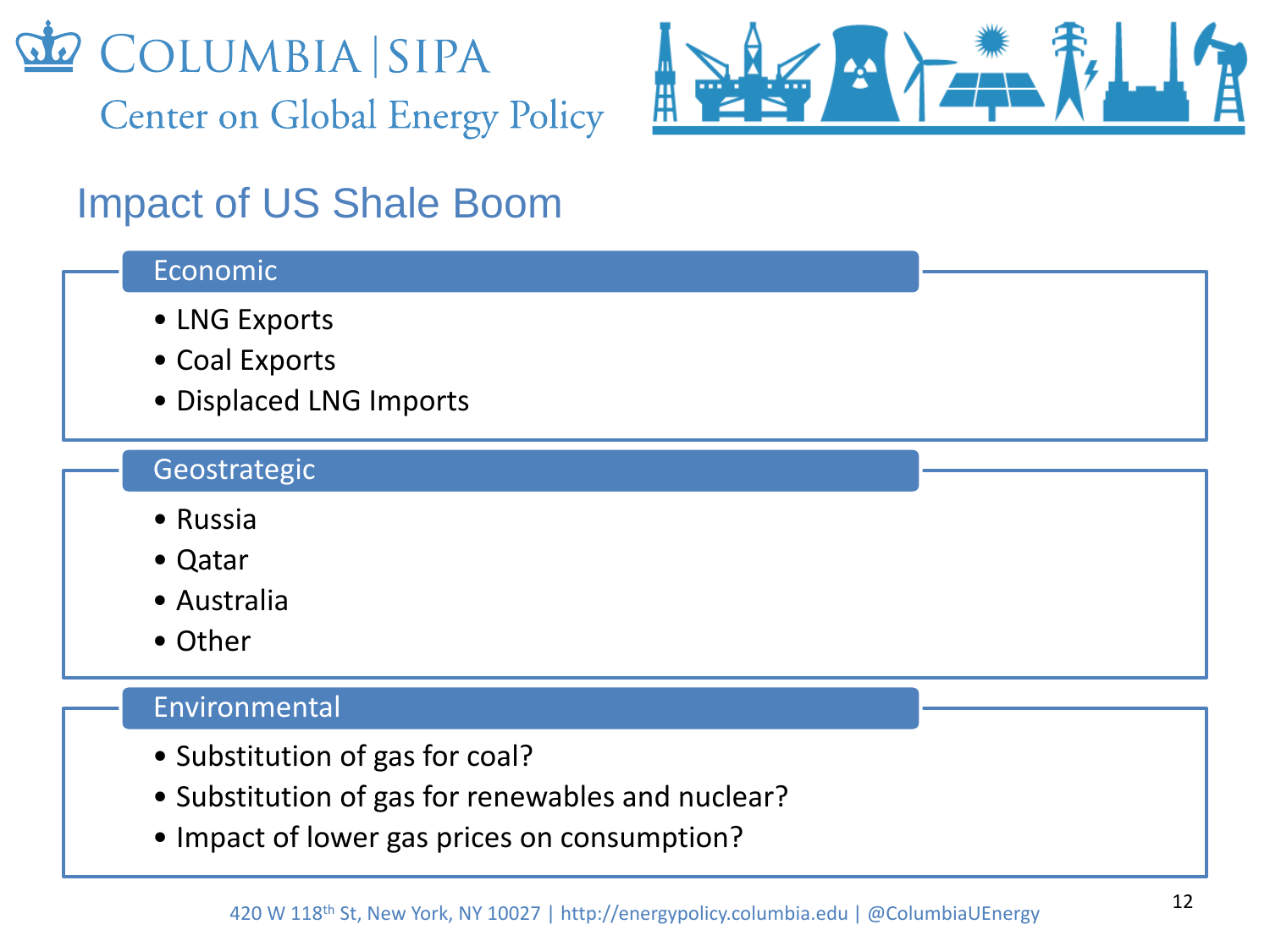

**Center on Global Energy Policy** 



#### Regional Gas Price Forecast

\$/MMBTU

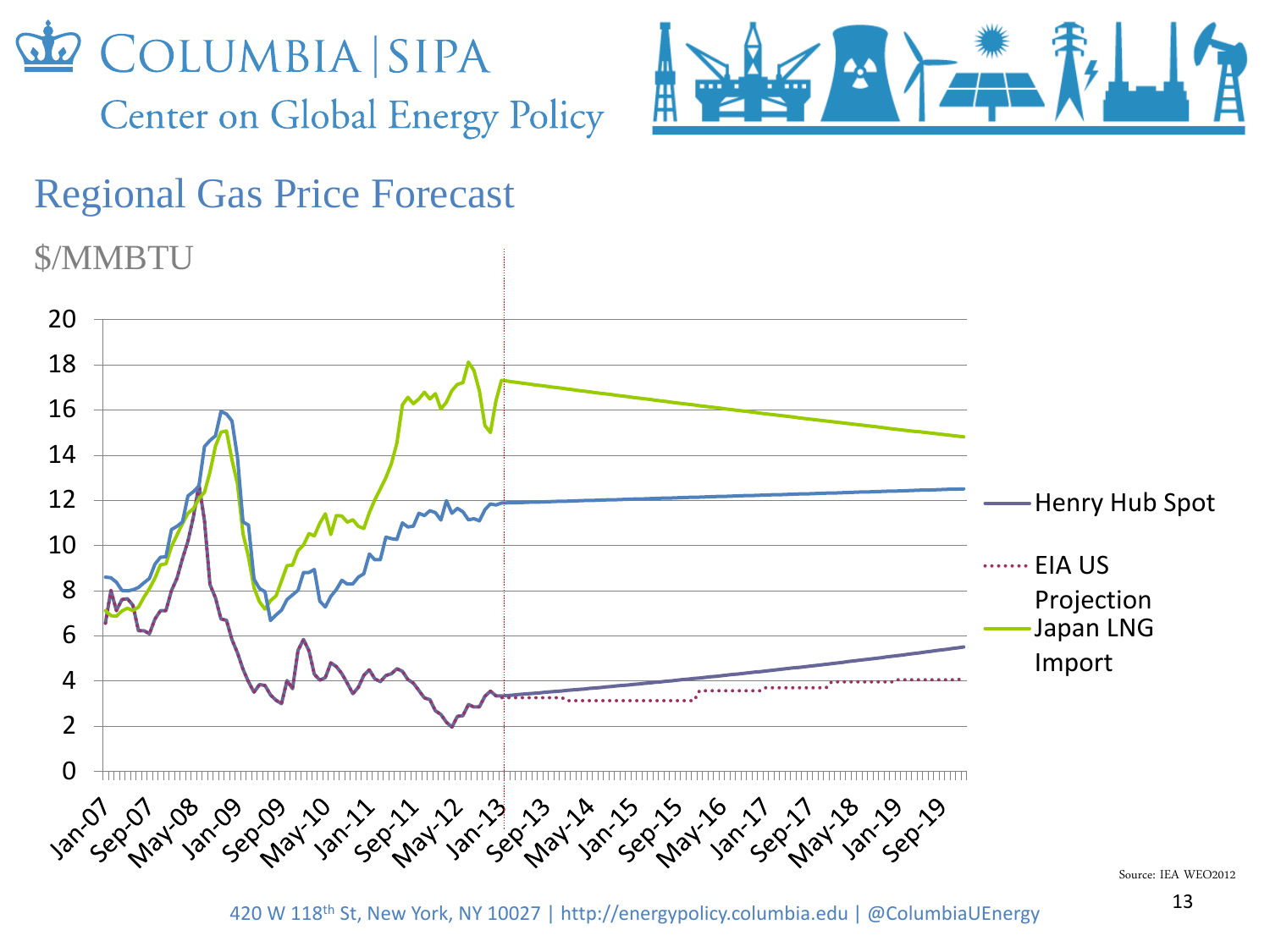



#### **Summary of Projected US LNG Exports**

| <b>Study (year)</b>       | <b>Volume</b>            |  |
|---------------------------|--------------------------|--|
| <b>CRA (2013)</b>         | 20 bcf/day $*$           |  |
| <b>ICF (2013)</b>         | 8 bcf/day**              |  |
| <b>Moody's (2013)</b>     | 6 bcf/day                |  |
| Navigant (2012)           | 5-6 bcf/day              |  |
| <b>Ken Medlock (2012)</b> | No more than 1.2 bcf/day |  |
| <b>NERA (2012)</b>        | 0 bcf/day***             |  |

\* Likely case. High case = 35 bcf/day.

- \*\* Middle case. Low case = 4 bcf/day. High case = 16 bcf/day.
- \*\*\* In its analysis of global markets, NERA found that the U.S. would only be able to market LNG successfully with higher global demand or lower U.S. costs of production than in the Reference cases.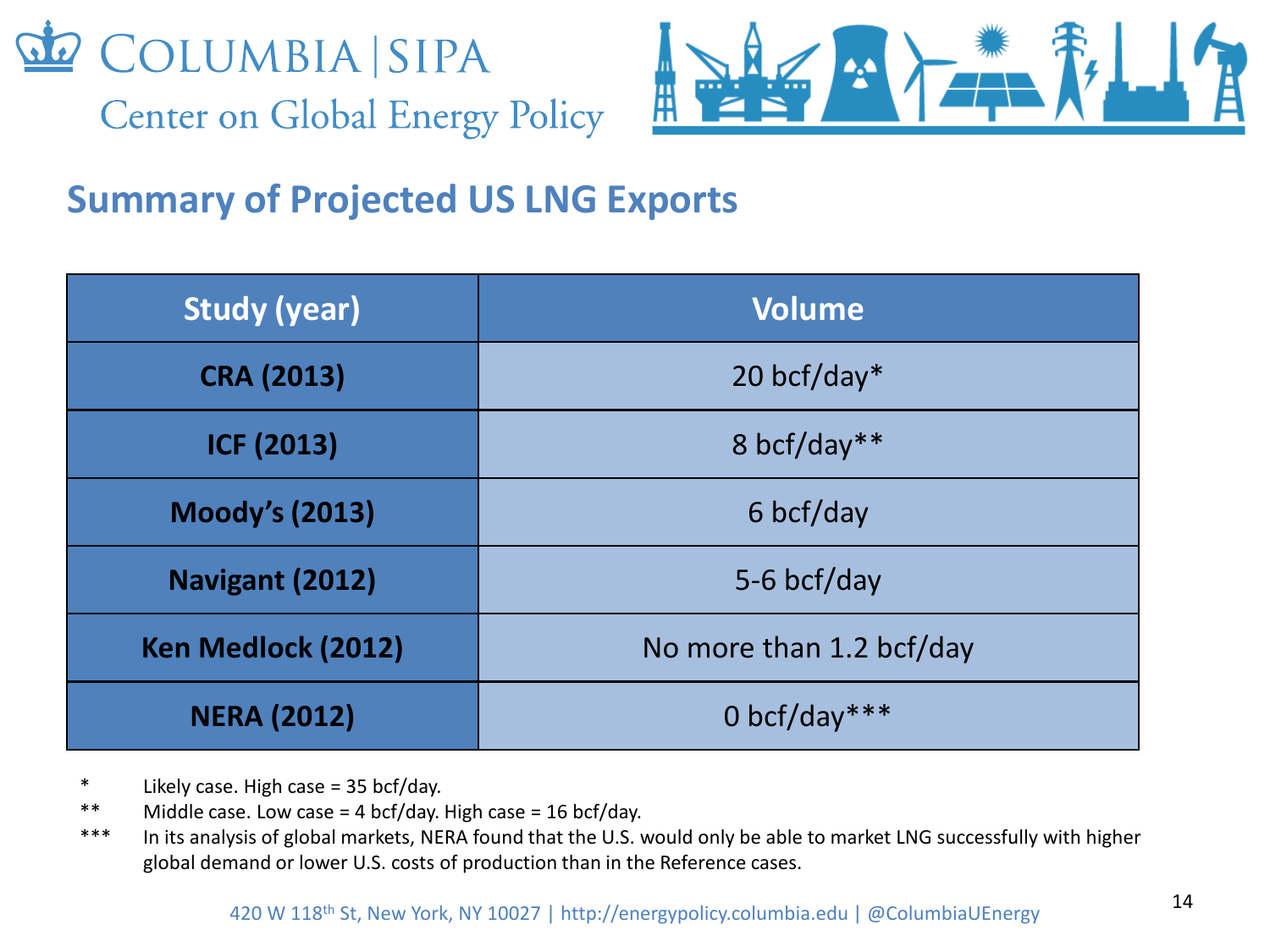



## Market-based Pricing in Gas Trade by Region



Additional 42 bcm/year or 4 bcf/day of North American LNG exports into Asia Pacific could increase volume of gas traded on gas-to-gas basis from 12% to 27%

Source: BP Statistical Review, IEA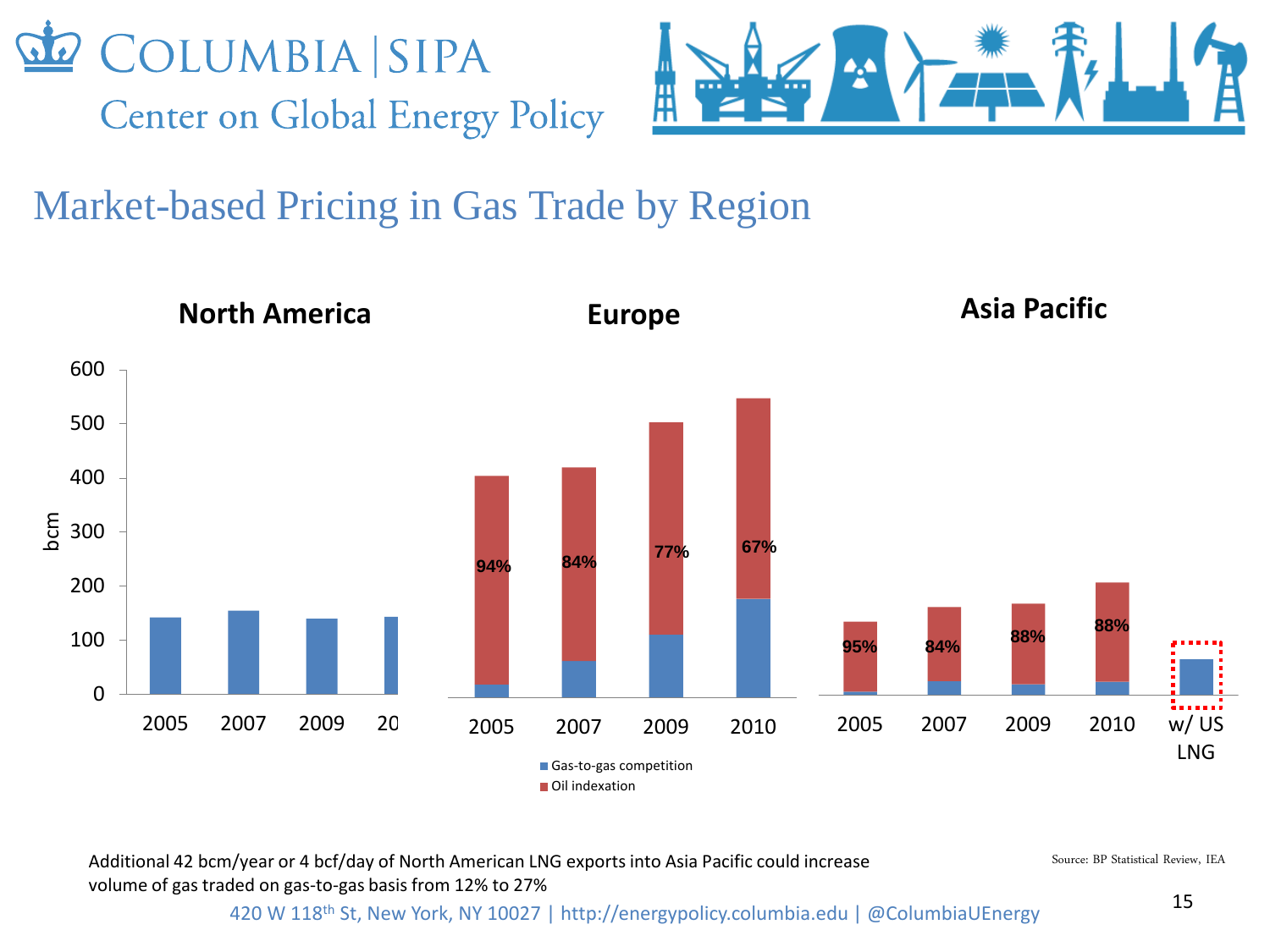



Asia Pacific Pricing Mechanism

#### LNG Trade versus Pipeline



Gas-to-gas competition Oil indexation

Source: BP Statistical Review, IEA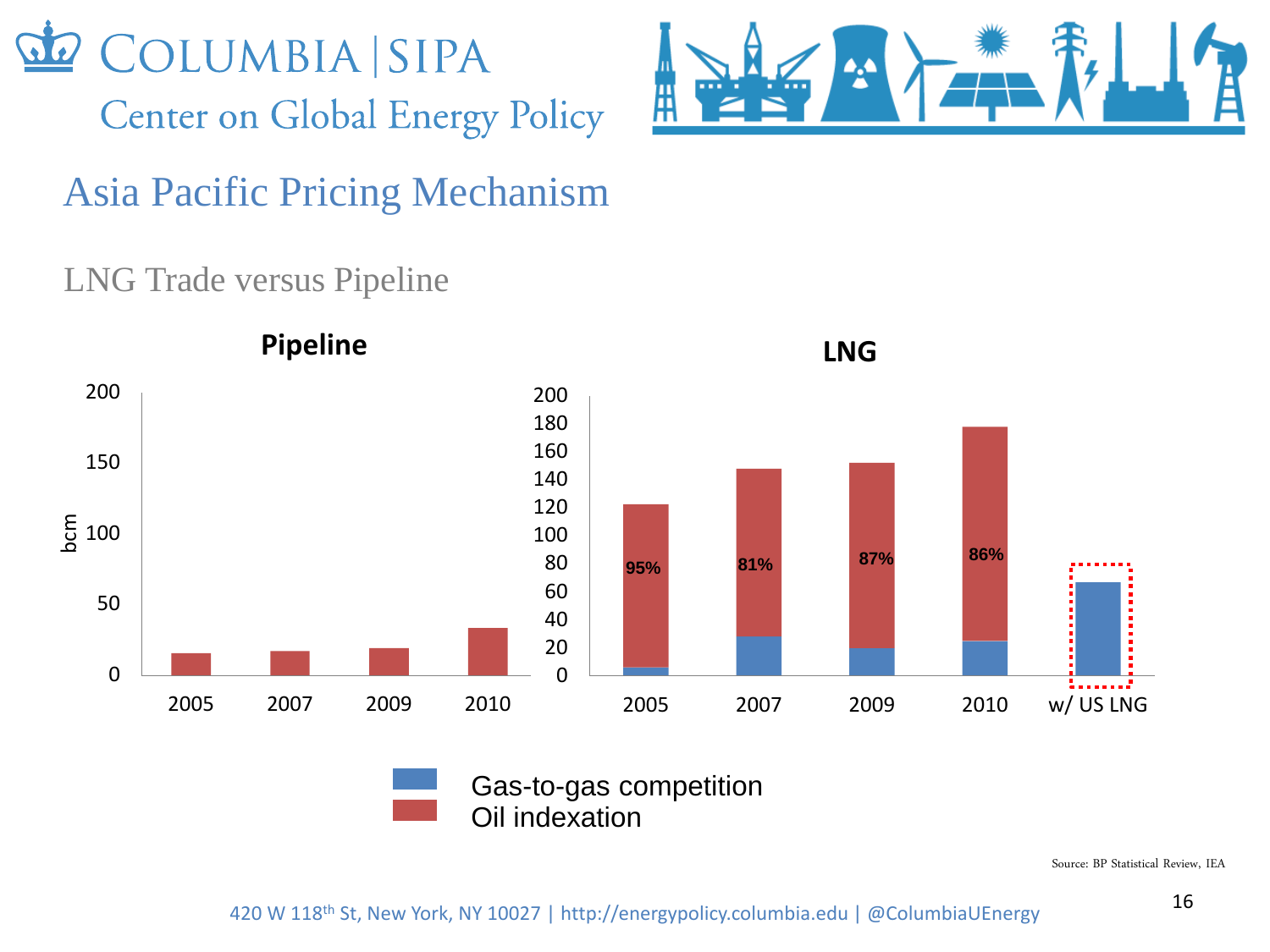



## Global LNG Majors

Export quantity and revenue as a share of GDP in 2011



Source: IMF, WITS, BP, Rhodium Group estimates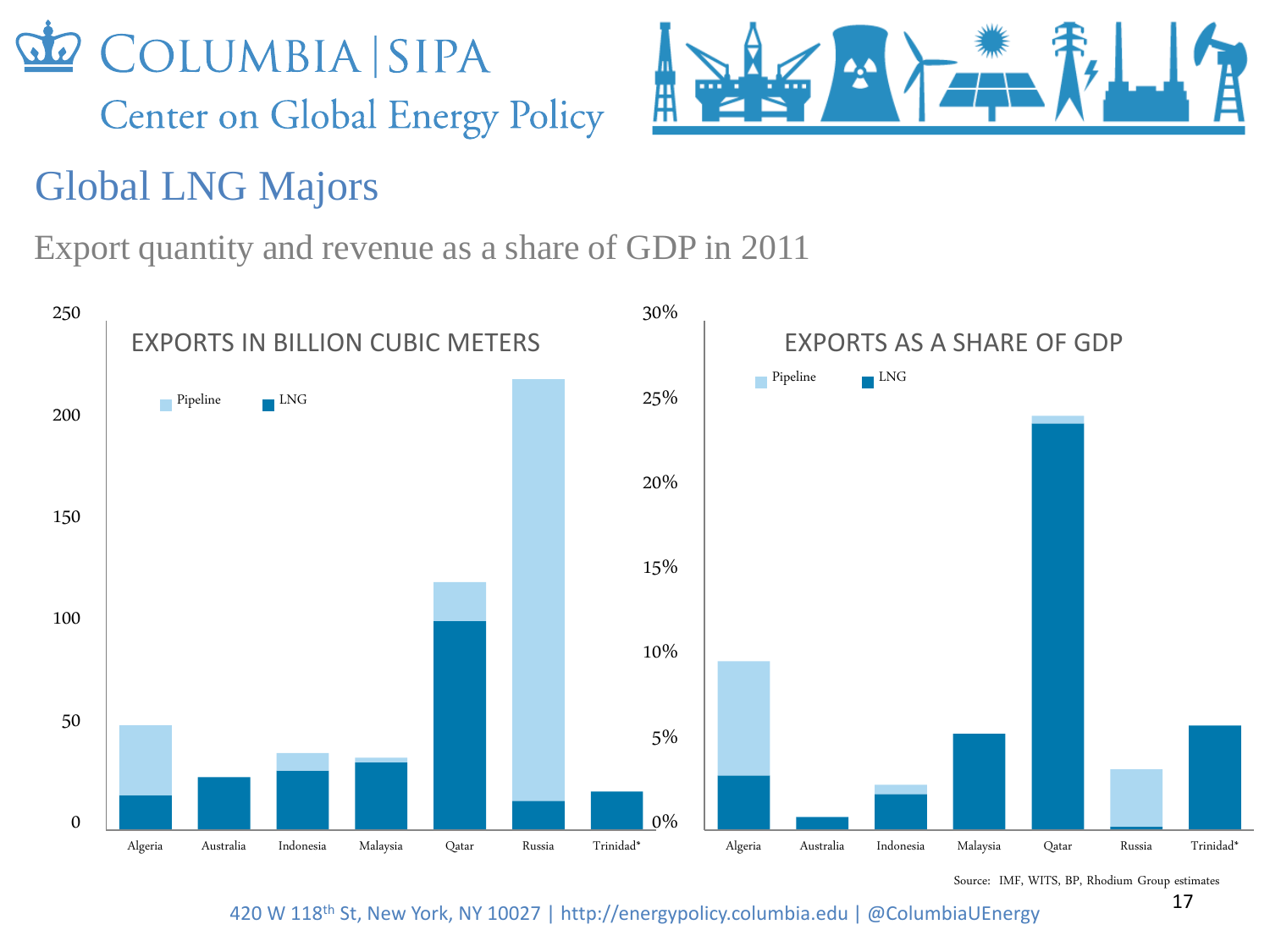



#### Rising Australia LNG Construction Costs



Source: Press reports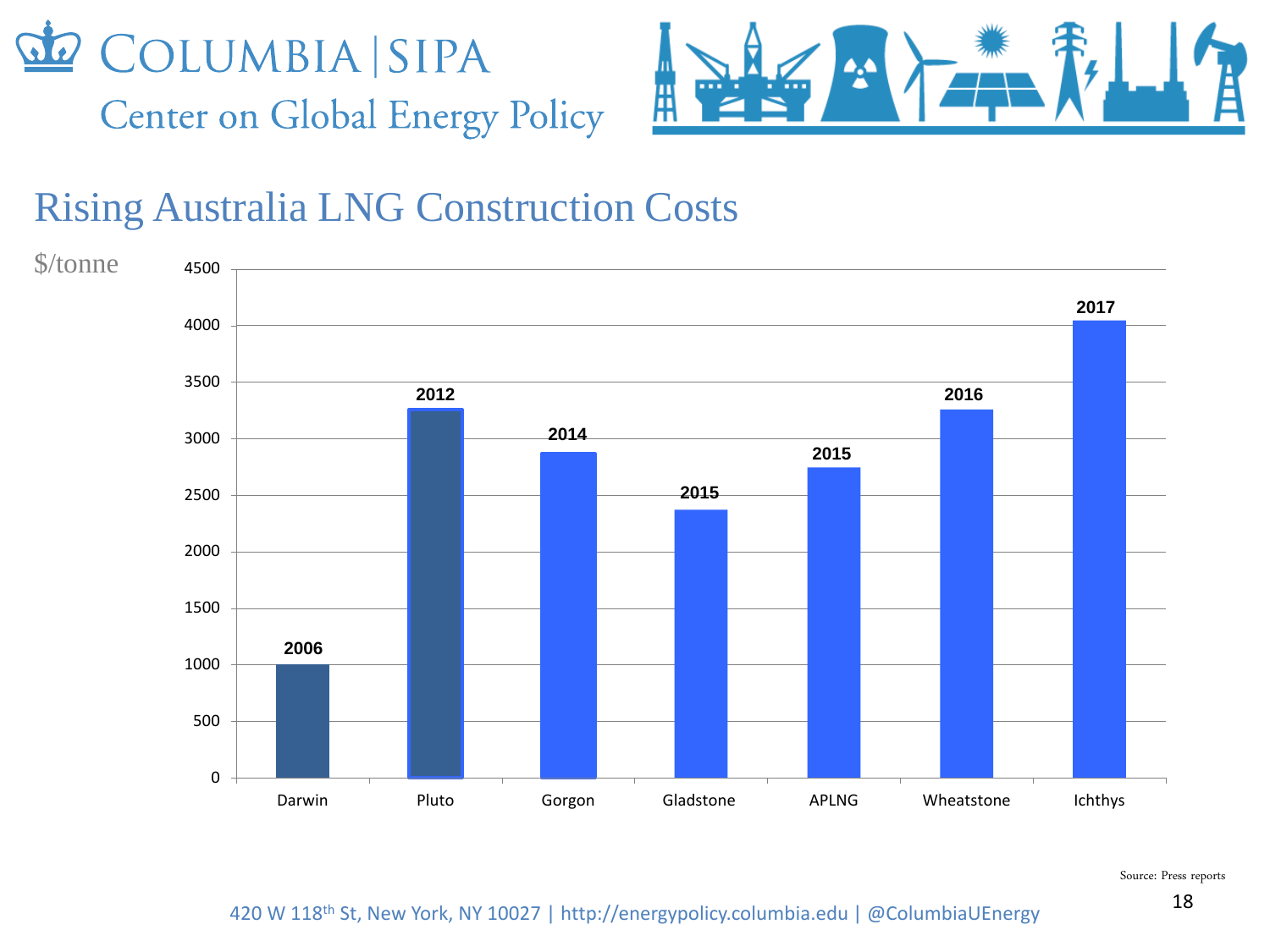



Gas Substitution Effect on Emissions



Source: IEA 2011, WEO 2012, "Golden Age of Gas Report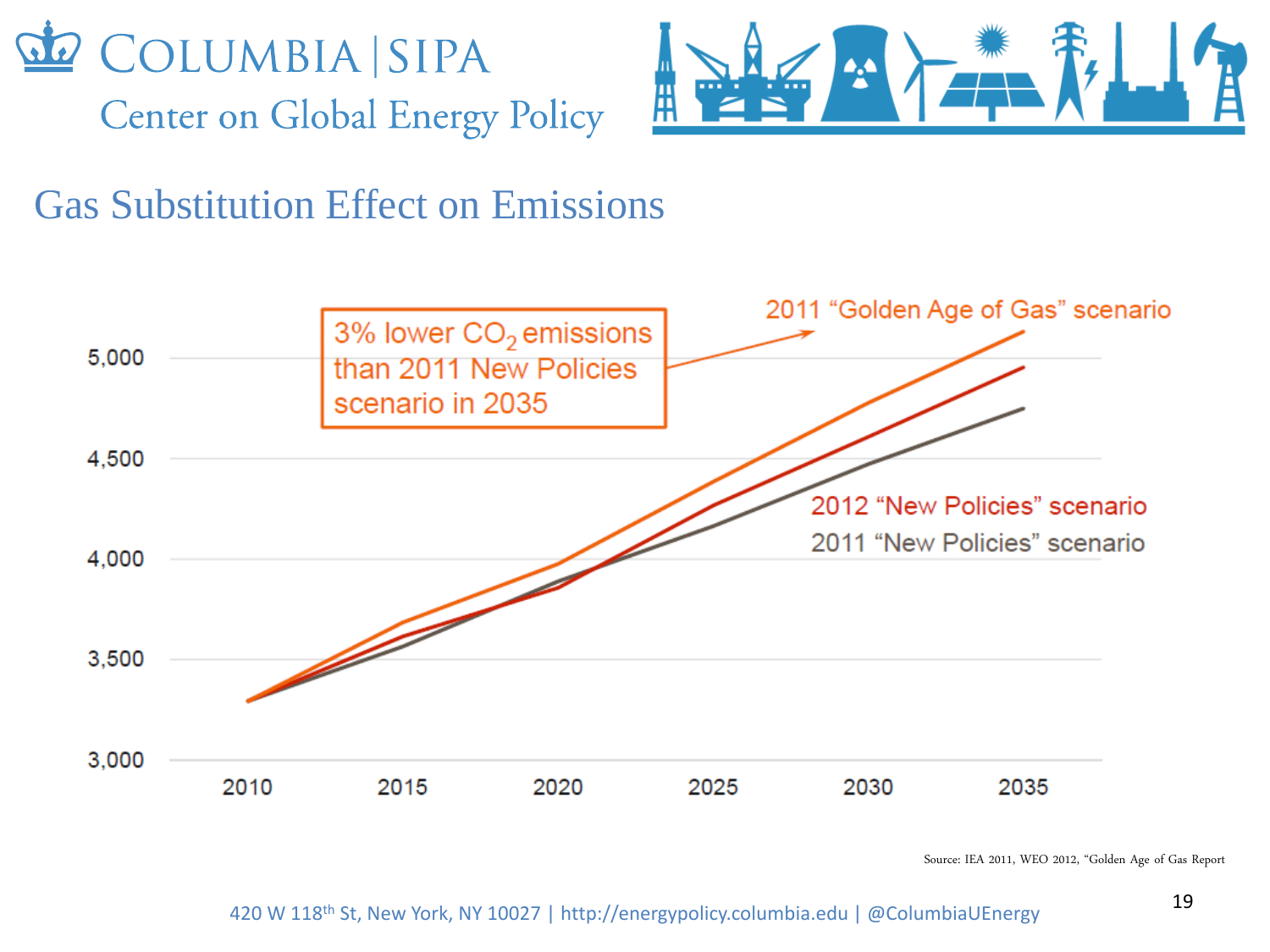**COLUMBIA SIPA Center on Global Energy Policy** 



## Concluding Thoughts

#### Economic

- LNG exports can lower costs in Pacific and boost competition, but transportation costs mean regional price differential will persist.
- Oil linkage to remain, although with more flexible indexation clauses, but entering a period of more gas-on-gas competition in latter half of decade

#### Geostrategic

- Ramp up in LNG export capacity to continue pressuring Russia gas terms
- Huge Qatari surplus capacity has been absorbed; question is how they respond to surge in new export capacity.
- Keep an eye on Australian LNG project costs.

#### Environmental

- Low-cost natural gas tends to lower GHG emissions, but not a lot
- Still need climate policy; gas makes policy cheaper, doesn't solve climate
- Need better information about lifecycle emissions (fugitive methane)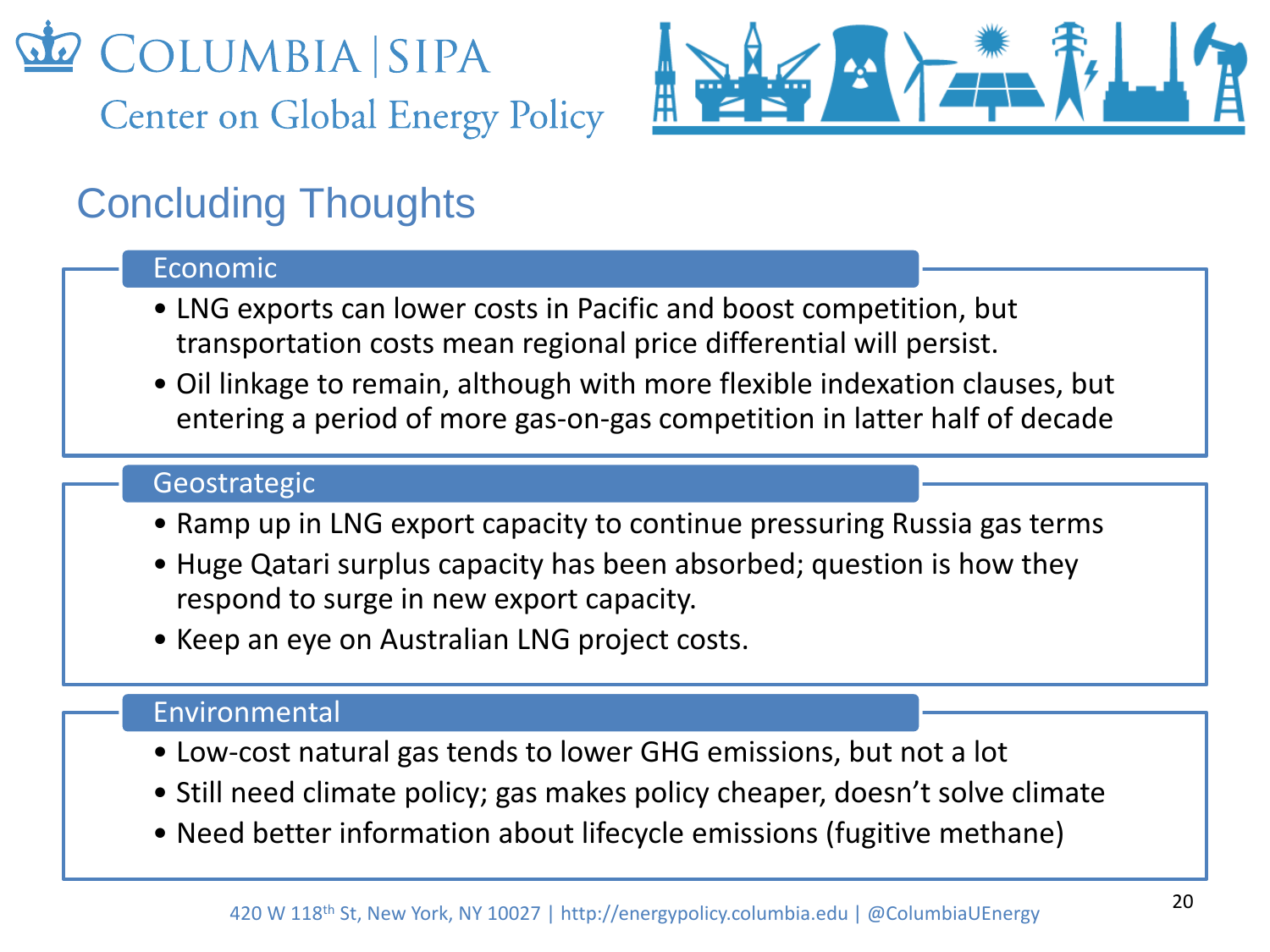



# **Thank you**

# **For more information:**

## **Jason Bordoff**

Professor of Professional Practice in International and Public Affairs Director, Center on Global Energy Policy Columbia University [Jbordoff@columbia.edu](mailto:Jbordoff@columbia.edu) (212) 851-0193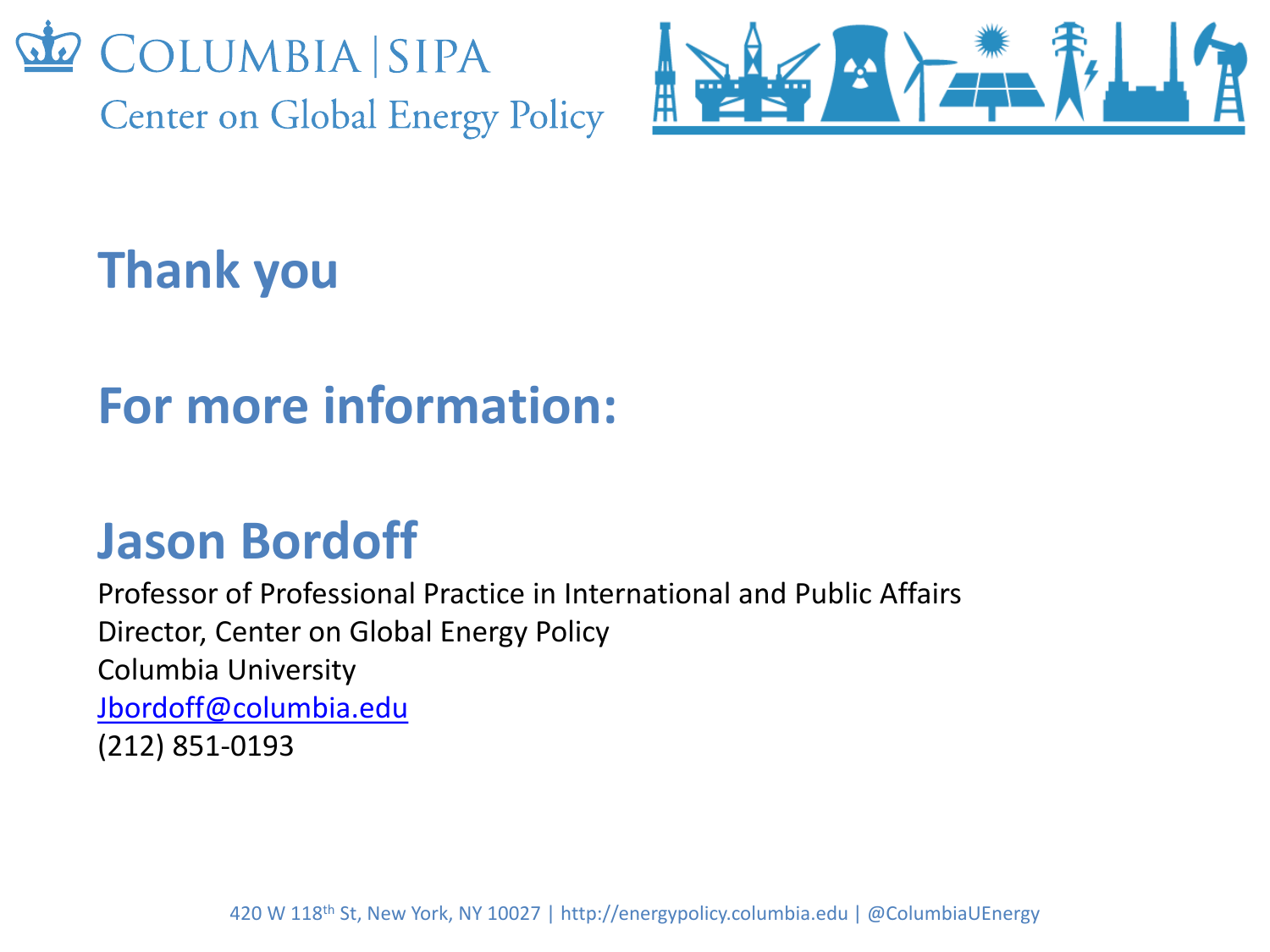



# Appendix